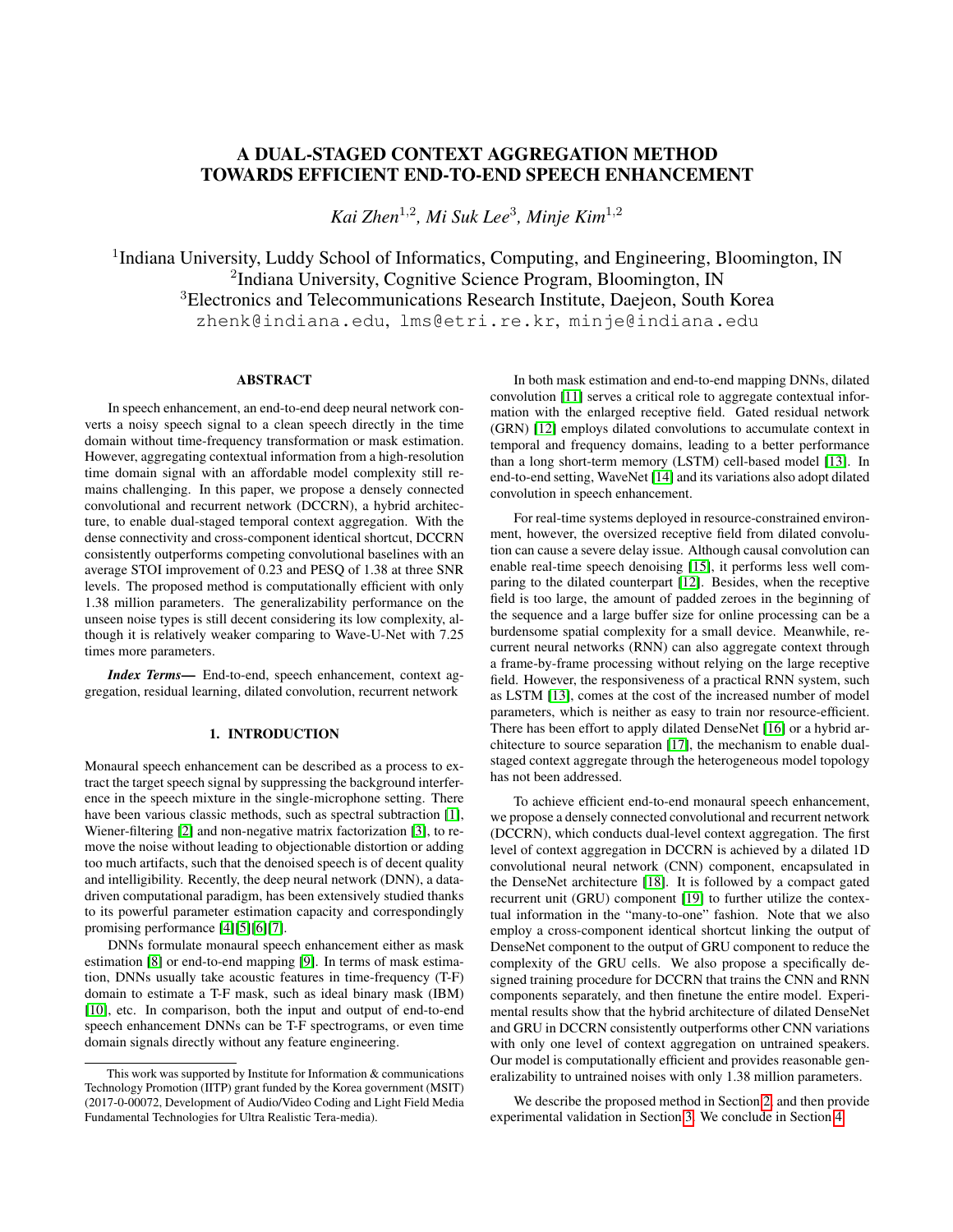<span id="page-1-1"></span>

Fig. 1: A schematic diagram of the DCCRN training procedure including dilated DenseNet and GRU components.

## 2. MODEL DESCRIPTION

## <span id="page-1-0"></span>2.1. Context aggregation with dilated DenseNet

Residual learning has become a critical technique to tackle the gradient vanishing issue when tuning a deep convolutional neural network (CNN), such that the deep CNN can achieve better performance but with a lower model complexity. ResNet illustrates a classic way to enable residual learning by adding identical shortcuts across bottleneck structures [\[20\]](#page-4-19). Although the bottleneck structure includes direct paths to feedforward information from earlier layers to later layers, it does not extend to its full capacity of the information flow. Therefore, ResNet is usually found to be accompanied by a gating mechanism, a technique heavily used in RNNs, such as LSTM or GRU, to further facilitate the gradient propagation in convolutional networks [\[12\]](#page-4-11).

In comparison, DenseNet [\[18\]](#page-4-17) resolves the issue by redefining the skip connections. The dense block differs from the bottleneck structure in that each layer takes concatenated outputs from all preceding layers as its input, while its own output is fed to all subsequent layers (Figure [1\)](#page-1-1). Consequently, DenseNet requires fewer model parameters to achieve a competitive performance.

In fully convolutional architectures, the dilated convolution is a popular technique to enlarge the receptive field to cover longer sequences [\[14\]](#page-4-13), which has shown promising results in speech en-hancement [\[12\]](#page-4-11). Because of the lower model complexity, dilated convolution is considered as a cheaper alternative to the recurrence operation. Our model adapts this technique sparingly with a receptive field size that does not exceed the frame size.

We use  $\mathcal{F}^{(l)}$  to denote a convolution operation between the input  $\boldsymbol{X}^{(l)}$  and the filter  $\boldsymbol{H}^{(l)}$  in the *l*-th layer with a dilation rate  $\gamma^{(l)}$ :

$$
\boldsymbol{X}^{(l+1)} \leftarrow \mathcal{F}^{(l)}(\boldsymbol{X}^{(l)}, \boldsymbol{H}^{(l)}, \gamma^{(l)})
$$
(1)

$$
\mathbf{X}_{\tau,d}^{(l+1)} = \sum_{n+k\gamma^{(l)}=\tau} \mathbf{X}_{n,d}^{(l)} \mathbf{H}_{k,d}^{(l)},
$$
(2)

where  $n, \tau, d, k$  are the indices of the input features, output features, channels, and filter coefficients, respectively. Note that  $k$  is an integer with a range  $k \leq |K/2|$ , where K is the 1D kernel size. In our system we have two kernel sizes:  $K_s = 5$  and  $K_l = 55$ . As DCCRN is based on 1D convolution, the tensors are always in the shape of (features) $\times$ (channels). Zero padding keeps the number of features the same across layers. Given the dilation rate  $\gamma^{(l)} > 1$ [\[11\]](#page-4-10), the convolution operation is defined in [\(2\)](#page-1-2) with the dilation being activated.

In DCCRN, a dense block combines five such convolutional layers. In each block, the input to the l-th layer is a channel-wise concatenated tensor of all preceding feature maps in the same block, thus substituting [\(1\)](#page-1-3) with

$$
\boldsymbol{X}^{(l+1)} \leftarrow \mathcal{F}^{(l)}\Big( \big[ \boldsymbol{X}^{(l)}, \boldsymbol{X}^{(l-1)}, \cdots, \boldsymbol{X}^{(l_b)} \big], \boldsymbol{H}^{(l)}, \gamma^{(l)} \Big), \quad (3)
$$

where  $X^{(l_b)}$  denotes the first input feature map to the b-th block. Note that in this DenseNet architecture,  $H^{(l)}$  grows its depth accordingly, i.e.,  $\mathbf{H}^{(l)} \in \mathbb{R}^{K \times (l-l_b+1)D}$  with a growing rate D, the depth of  $X^{(l_b)}$ . In the final layer of a block, the concatenated input channels collapse down to  $D$ , which forms the input to the next block. The first dense block in Figure [1](#page-1-1) depicts this process. We stack four dense blocks with the dilation rate of the middle layer in each block to be 1, 2, 4 and 8, respectively. Different from the original DenseNet architecture, we do not apply any transition inbetween blocks, except for the very first layer, prior to the stacked dense blocks, expanding the channel of the input from 1 to D, and another layer right after the stacked dense blocks to reduce it back to 1. This forms our fully convolutional DenseNet baseline. In all the convolutional layers, we use leaky ReLU as the activation.

## 2.2. Context aggregation with gated recurrent network

DCCRN further employs RNN layers following the dilated DenseNet component (Figure [1\)](#page-1-1). Among LSTM and GRU, two most well-known RNN variations, DCCRN chooses GRU for its reduced computational complexity compared to LSTM. The information flow within each unit is outlined as follows:

<span id="page-1-4"></span>
$$
\boldsymbol{h}(t) = (1 - \boldsymbol{z}(t)) \odot \boldsymbol{h}(t - 1) + \boldsymbol{z}(t) \odot \tilde{\boldsymbol{h}}(t) \tag{4}
$$

<span id="page-1-3"></span>
$$
\tilde{\bm{h}}(t) = \tanh\left(\bm{W}_h\bm{x}(t) + \bm{U}_h\big(\bm{r}(t) \odot \bm{h}(t-1)\big)\right) \tag{5}
$$

<span id="page-1-7"></span><span id="page-1-6"></span><span id="page-1-5"></span>
$$
\mathbf{z}(t) = \sigma \big(\mathbf{W}_z \mathbf{x}(t) + \mathbf{U}_z \mathbf{h}(t-1)\big) \tag{6}
$$

$$
\boldsymbol{r}(t) = \sigma \big(\boldsymbol{W}_r \boldsymbol{x}(t) + \boldsymbol{U}_r \boldsymbol{h}(t-1)\big),\tag{7}
$$

<span id="page-1-2"></span>where t is the index in the sequence.  $h$  and  $\bar{h}$  are the hidden state and the newly proposed one, which are mixed up by the update gate  $z$  in a complementary fashion as in [\(4\)](#page-1-4). The GRU cell computes the tanh unit  $\hat{h}$  by using a linear combination of the input  $x$  and the gated previous hidden state  $h$  as in [\(5\)](#page-1-5). Similarly, the gates are estimated using another sigmoid units as in [\(6\)](#page-1-6) and [\(7\)](#page-1-7). In all linear operations, GRU uses corresponding weight matrices,  $W_h, W_z, W_r, U_h, U_z, U_r$ . We omit bias terms in the equations.

The GRU component in this work follows a "many-to-one" map-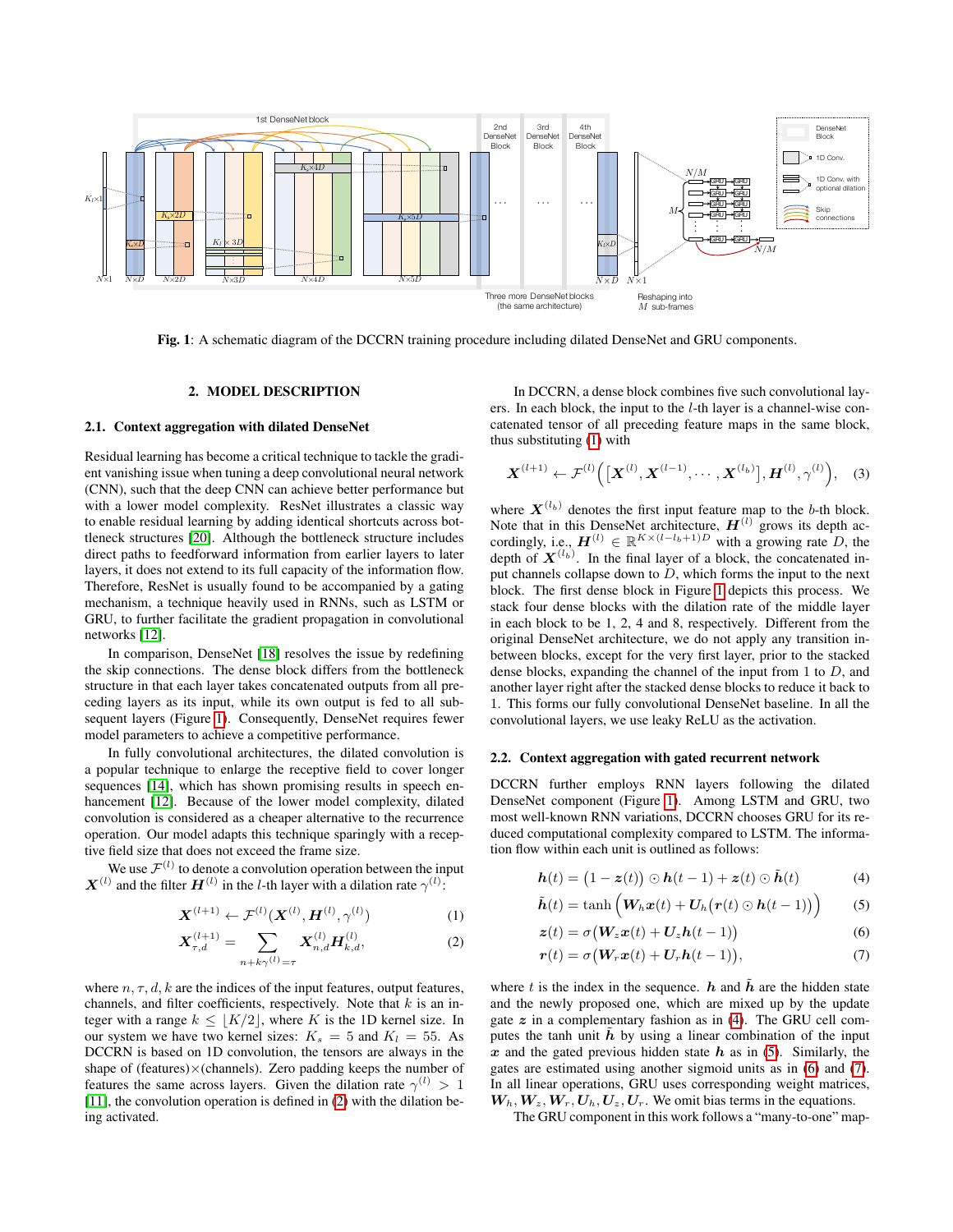<span id="page-2-3"></span>

|  |  | Algorithm 1 The feedforward procedure in DCCRN |  |
|--|--|------------------------------------------------|--|
|--|--|------------------------------------------------|--|

- 1: **Input:** N samples from the noisy utterance,  $x$
- 2: Output: The last  $N/M$  samples of the denoised signal,  $\hat{s}$
- <span id="page-2-2"></span>3: DenseNet denoising:  $\mathbf{X}^{(L)} \leftarrow \mathcal{D}(\mathbf{x}; \mathbb{W}^{\text{CNN}})$ 4: Reshaping:  $\bar{X}^{(L)} \leftarrow \left[ \bar{X}^{(L)}_{1:N/M}, \bar{X}^{(L)}_{N/M+1:2N/M}, \cdots, \right.$
- 

5:  $X$  $\binom{(L)}{N-N/M+1:N}$ 

- 6: GRU denoising:  $\hat{\mathbf{s}} \leftarrow \mathcal{G}(\bar{\mathbf{X}}^{(L)}; \mathbb{W}^{\text{RNN}})$
- 7: Post windowing:  $\hat{s} \leftarrow \text{Hann}(\hat{s})$  {# at test time only}

ping style for an additional level of context aggregation. During training, it looks back  $M$  time steps and generates the output corresponding to the last time step. To this end, DCCRN reshapes the output of the CNN part, the  $N \times 1$  vector, into M sub-frames, each of which is an  $N/M$ -dimensional input vector to the GRU cell. We have two GRU layers, one with 32 hidden units and the other one with  $N/M$  units to match the output dimensionality of the system. Furthermore, to ease the optimization and to limit the model complexity of the GRU layers, we pass the last  $N/M$  sub-frame output of the DenseNet component to the output of GRU component via a skipping connection, which is additive as in the ResNet architecture—the denoised speech is the sum of the output from both components. With the dilated DenseNet component well-tuned, its output will already be close to the clean speech, which leaves less work for GRU to optimize, as detailed in Section [2.5.](#page-2-1)

## 2.3. Data flow

During training, as illustrated in Figure [1,](#page-1-1) the noisy frame is first fed to the DenseNet component  $\mathcal{D}(\boldsymbol{x}; \mathbb{W}^{\text{CNN}})$  (line [3](#page-2-2) in Algorithm [1\)](#page-2-3). It comprises of  $L$  consecutive convolutional layers that are grouped into four dense blocks, where  $\mathbb{W}^{\text{CNN}} = \{ \boldsymbol{W}^{(1)}, \cdots, \boldsymbol{W}^{(L)} \}$ . The output frame of DenseNet, containing  $N$  samples, is then reformulated to a sequence of  $N/M$  dimensional vectors,  $\bar{X}^{(L)} \in$  $\mathbb{R}^{N/M \times M}$ , which serve as the input of the GRU component:  $\hat{s} \leftarrow$  $G(\bar{X}^{(L)}; \mathbb{W}^{RNN})$ . The cleaned-up signal  $\hat{s}$  corresponds to the final state of the GRU with the dimension of  $N/M$ .

At test time, the output sub-frame of DCCRN is weighted by Hann window with 50% overlap by its adjacent sub-frames. Note that to generate the last  $N/M$  samples, DCCRN only relies on the current and past samples, up to  $N$  within that frame, without seeing future samples, which is similar to causal convolution. Hence, the delay of DCCRN is the sub-frame size  $(256/16, 000 = 0.016)$ second). If it were just for the DenseNet component only, such as those convolutional baselines compared in Section [3,](#page-2-0) the Hann window with the same overlap rate would still be applied, but the model output would be all  $N$  samples for the corresponding frame, instead of the last  $N/M$  samples.

Table [1](#page-2-4) summarizes the network architecture. The current topology is designed for speech sampled at 16kHz.

## 2.4. Objective function

It is known that the mean squared error (MSE) itself cannot directly measure the perceptual quality nor the intelligibility, both of which are usually the actual metrics for evaluation. To address the discrepancy, the MSE can be replaced by a more intelligibly salient measure, such as short-time objective intelligibility (STOI) [\[21\]](#page-4-20). However, the improved intelligibility does not guarantee a better perceptual quality. The objective function in this work is defined in [\(8\)](#page-2-5),

<span id="page-2-4"></span>Table 1: Architecture of DCCRN: for the CNN layers, the data tensor sizes are represented by (size in samples, channels), while the CNN kernel shape is (size in samples, input channels, output channels). For the GRU layers, an additional dimension for the data tensors defines the length of the sequence,  $M = 4$ , while the kernel sizes define the linear operations (input features, output features). The middle layer of each dense block, marked by a dagger, is with larger kernel size  $K_l = 55$  and an optional dilation with the rate of 1, 2, 4, and 8, for the four dense blocks, respectively.

| Components      | Input shape | Kernel shape                                        | Output shape |  |  |
|-----------------|-------------|-----------------------------------------------------|--------------|--|--|
| Change channel  | (1024, 1)   | (55, 1, 32)                                         | (1024, 32)   |  |  |
| <b>DenseNet</b> |             | (5, 32, 32)                                         |              |  |  |
|                 |             | (5, 64, 32)                                         |              |  |  |
|                 | (1024, 32)  | $(55, 96, 32)^{\dagger}$<br>$\times 4$              | (1024, 32)   |  |  |
|                 |             | (5, 128, 32)                                        |              |  |  |
|                 |             | (5, 160, 32)                                        |              |  |  |
| Change channel  | (1024, 32)  | (55, 32, 1)                                         | (1024, 1)    |  |  |
| Reshape         | (1024, 1)   |                                                     | (4, 256, 1)  |  |  |
| GRU             | (4, 256, 1) | $(256+32, 32) \times 3$<br>$(32+256, 256) \times 3$ | (256, 1)     |  |  |

which is still based on MSE, but accompanied by a regularizer that compares mel spectra between the target and output signals. The TF domain regularizer compensates the end-to-end DNN that would only operate in time domain, otherwise. Empirically, it is shown to achieve better perceptual quality, as proposed in [\[22\]](#page-4-21).

<span id="page-2-5"></span>
$$
\mathcal{E}(\boldsymbol{s}||\hat{\boldsymbol{s}}) = \text{MSE}(\boldsymbol{s}||\hat{\boldsymbol{s}}) + \lambda \text{MSE}(\text{Mel}(\boldsymbol{s})||\text{Mel}(\hat{\boldsymbol{s}})).
$$
 (8)

#### <span id="page-2-1"></span>2.5. Model training scheme

We train the CNN and RNN components separately, and then finetune the combined network.

• *CNN training:* First, we train the CNN component to minimize the error  $\arg \min \mathcal{E}(\boldsymbol{y}||\mathcal{D}(\boldsymbol{x}; \mathbb{W}^{\text{CNN}})).$  $\breve{\text{W}}$  CNN

• *RNN training:* Next, we train the RNN part by minimizing  $\arg \min \mathcal{E}(s||\mathcal{G}(\bar{\boldsymbol{X}}^{(L)};\mathbb{W}^\text{RNN}))$ , while  $\mathbb{W}^\text{CNN}$  is locked. WRNN

• *Integrative finetuning:* Once both CNN and RNN components are pretrained, we unlock the CNN parameter and finetune both components to minimize the final error:  $\argmin \; \mathcal{E}(\bm{s} || \mathcal{G}\big(\mathcal{D}(\bm{x}; \mathbb{W}^\text{CNN}); \mathbb{W}^\text{RNN}\big)$ WCNN,WRNN . Note that the learning

rate for integrative finetuning should be smaller.

## 3. EXPERIMENTS

#### <span id="page-2-0"></span>3.1. Experimental setup

In this paper, the experiment runs on TIMIT corpus [\[23\]](#page-4-22). We consider two experimental settings. For the model training, we randomly select 1000 utterances from TIMIT training subset. 5 types of non-stationary noise (birds, cicadas, computer keyboard, machine guns and motorcycles) from [\[24\]](#page-4-23) are used to create mixtures. Concretely, each clean signal is mixed with a random cut of each of these noise types at a SNR level randomly drawn from the set of integers with the range of  $[-5, +5]$  dB. Therefore, 5,000 noisy speech samples, totaling 3.5 hours, are used for model training. At test time, we randomly select 100 unseen utterances from TIMIT test subset,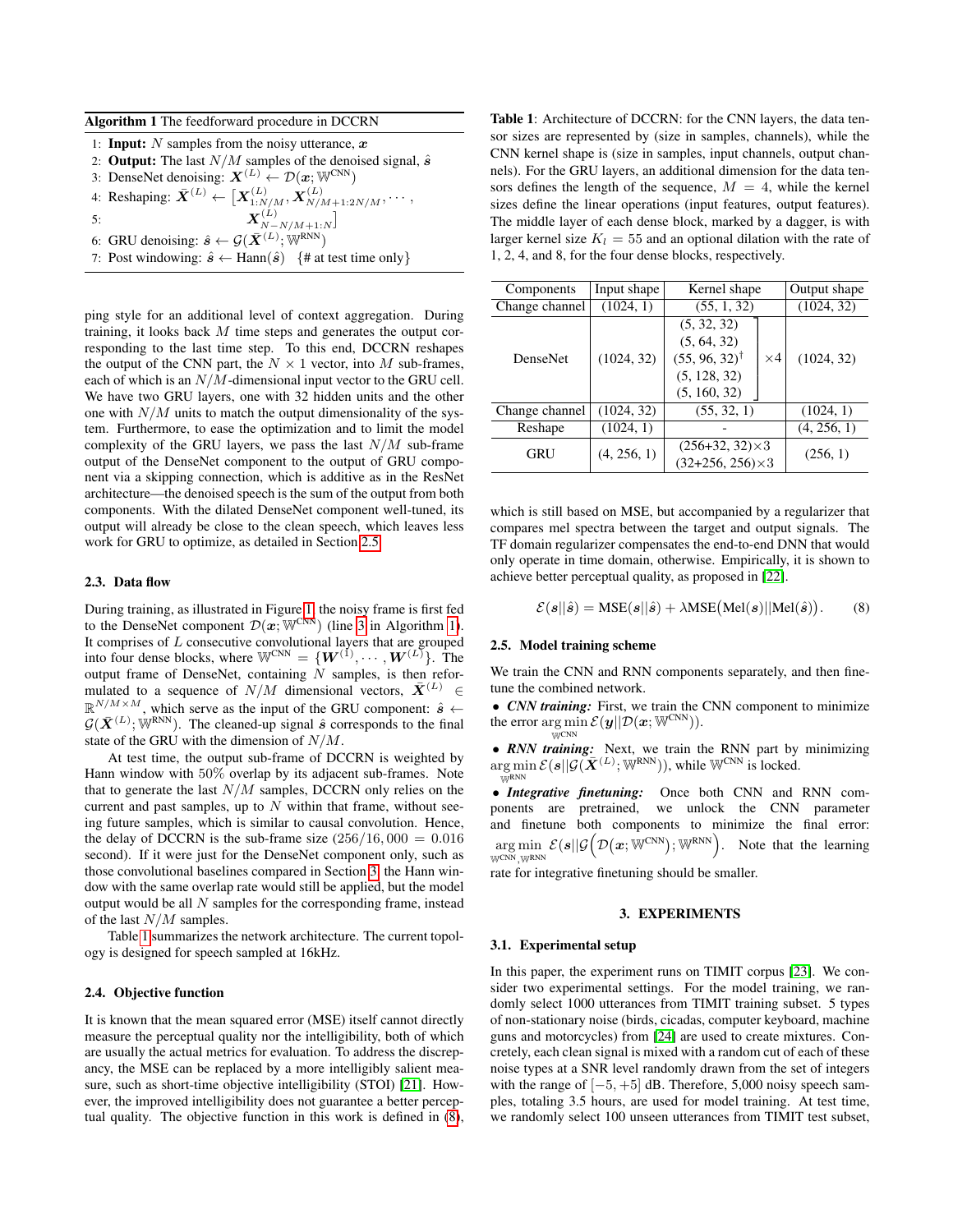Table 2: SDR, SIR, SAR, STOI and PESQ comparison on untrained speakers and trained noise types

<span id="page-3-1"></span>

| Metrics                 | $SDR$ $(dB)$ |         | $SIR$ (dB) |         | $SAR$ (dB) |       | STOI(%) |       |       | <b>PESO</b> |      |      |      |      |      |
|-------------------------|--------------|---------|------------|---------|------------|-------|---------|-------|-------|-------------|------|------|------|------|------|
| $SNR$ level $(dB)$      | -5           |         |            | -0      |            |       | $-5$    |       |       | -5          |      |      | - -  |      |      |
| Unprocessed             | $-5.01$      | $-0.00$ | 5.01       | $-4.97$ | 0.04       | 5.06  | 25.43   | 27.97 | 30.56 | 0.65        | 0.72 | 0.78 | .06  |      |      |
| <b>Dilated DenseNet</b> | 13.54        | 5.67    | 7.35       | 19.78   | 15         | 22.77 | 14.85   | 17.25 | 19.22 | 0.88        | 0.92 | 0.94 | .95  | 2.32 | 2.58 |
| DenseNet+GRU            | 13.89        | 16.63   | 18.72      | 20.92   | 23.21      | 25.28 | 14.78   | 17.17 | 19.68 | 0.90        | 0.93 | 0.95 | .96  | 2.35 | 2.57 |
| <b>DCCRN</b>            | 15.11        | 7.51    | 19.29      | 21.42   | 24.64      | 26.70 | 16.08   | 18.82 | 20.77 | 0.92        | 0.95 | 0.96 | 2.14 | 2.55 | 2.83 |
| DCCRN*                  | 15.08        | 7.45    | 19.31      | 21.30   | 24.71      | 26.33 | 16.22   | 18.76 | 20.83 | 0.92        | 0.94 | 0.96 |      | 2.54 | 2.82 |

and mix each utterance with those 5 types of noise to construct a test set of with unseen speakers. The noise is randomly cut to match the length of test utterances. The mixtures are generated from 3 SNR levels (-5 dB, 0 dB and +5 dB), yielding 1500 test utterances in total.

## 3.2. Baselines

To validate the two-staged context aggregation method, we compare DCCRN to regular DenseNets with one aggregation mechanism.

• *Dilated DenseNet* uses dilated convolution in the middle layer of each dense block, or DCCRN without context aggregation from GRU layers.

• *DenseNet+GRU* refers to the DenseNet architecture coupled with two GRU layers, but with no dilation.

• *DCCRN* is our full model with the proposed training scheme in Section [2.5.](#page-2-1) We train the CNN part with 100 epochs, the GRU component with 20 epochs, followed by integrated finetuning of 20 epochs. The learning rates are 1e-4, 5e-6 and 5e-7, correspondingly.

• *DCCRN*<sup>\*</sup> is with an enlarged frame size,  $N = 4096$ .

All models are trained to our best effort with Adam optimizer [\[25\]](#page-4-24). The batch size is 32 frames. The regularizer coefficient,  $\lambda$ , is 1/60. The GRU gradients are clipped in the range of [−0.1, 0.1].

#### 3.3. Performance analysis on untrained speakers

To evaluate the performance, we use BSS Eval toolbox [\[24\]](#page-4-23). The BSS Eval toolbox provides an objective evaluation on source separation performance, by decomposing the overall error signal-todistortion ratio (SDR) into components of specific error types. In this work, we focus on signal to interference ratio (SIR), and signal to artifacts ratio (SAR). We also choose short-time objective intelligibility (STOI) [\[26\]](#page-4-25) and perceptual evaluation of speech quality (PESQ) with the wide-band extension (P862.3) [\[27\]](#page-4-26) to measure the intelligibility and quality of the denoised speech. Note that narrow-band PESQ scores (P862) [\[28\]](#page-4-27) are approximately greater by 0.5 (e.g., 1.67 for unprocessed utterances at 0 dB SNR in our case). levels (5 of 8.1 0 and 1 and 1 and 1 and 1 and 1 and 1 and 1 and 1 and 1 and 1 and 1 and 1 and 1 and 1 and 1 and 1 and 1 and 1 and 1 and 1 and 1 and 1 and 1 and 1 and 1 and 1 and 1 and 1 and 1 and 1 and 1 and 1 and 1 and

As shown in Table [2,](#page-3-1) by coupling both context aggregation techniques, DCCRN consistently outperforms the other baseline models in all metrics. In terms of SDR, the average improvement is 17.3% comparing to the DenseNet baseline. The comparison with unprocessed mixtures shows an average STOI improvement of  $+0.23$  and PESQ of  $+1.38$ . The performance is not further improved with  $N = 4096$ , due to the trade-off between the increased difficulty in GRU optimization and more temporal context in each sequence<sup>[1](#page-3-2)</sup>.

#### 3.4. Generalizability for untrained speakers and noises

To evaluate model performance in an open condition with unseen speakers and noise sources, we scale up the experimental setting.

<span id="page-3-3"></span>

Fig. 2: Comparisons in terms of STOI, PESQ, model complexity (in million) on untrained speakers and noises against the Wave-U-Net model reported in [\[29\]](#page-4-28)

The training dataset is constructed from 3696 utterances from TIMIT training set. Each utterance is mixed with 100 noise types from [\[30\]](#page-4-29) at 6 different SNR levels (20dB, 15dB, 10dB, 5dB, 0dB, and -5dB), which yields 40-hour training data of ∼135GB. 100 unseen utterances are randomly selected from TIMIT test set, with each mixed with three untrained noises (Buccaneer1, Destroyer engine, and HF channel from the NOISEX-92 corpus [\[31\]](#page-4-30)). Note that the performance of Wave-U-Net [\[32\]](#page-4-31) was reported in terms of STOI and PESQ in the narrowband mode [\[29\]](#page-4-28).

We evaluate models in terms of STOI and PESQ improvements (Fig. [2](#page-3-3) (a) and (b)). Wave-U-Net achieves better speech quality improvement. In terms of speech intelligibility, DCCRN gives higher STOI scores at +3dB and +6dB cases. Note that Wave-U-Net contains about 7.25 times more parameters. Some options to further promote the performance of DCCRN are to expand the size of the receptive field or to incorporate extra phonetic content [\[29\]](#page-4-28), although one of the main focuses of DCCRN is to achieve an affordable model complexity for end-to-end speech enhancement.

# 4. CONCLUSION

<span id="page-3-0"></span>The paper introduces DCCRN, a hybrid residual network, to aggregate temporal context in dual levels for efficient end-to-end speech enhancement. DCCRN firstly suppresses the noise in time domain with dilated DenseNet, followed by a GRU component to further leverage the temporal context in a many-to-one manner. To tune the model with heterogeneity, we present a component-wise training scheme followed by finetuning. Experiments showed that our method consistently outperforms other baseline models in various metrics. It generalizes very well to untrained speakers, and gives reasonable performance on untrained noises with only 1.38 million parameters.

<span id="page-3-2"></span><sup>1</sup>Denoised samples are available at [https://saige.sice.](https://saige.sice.indiana.edu/research-projects/DCCRN)